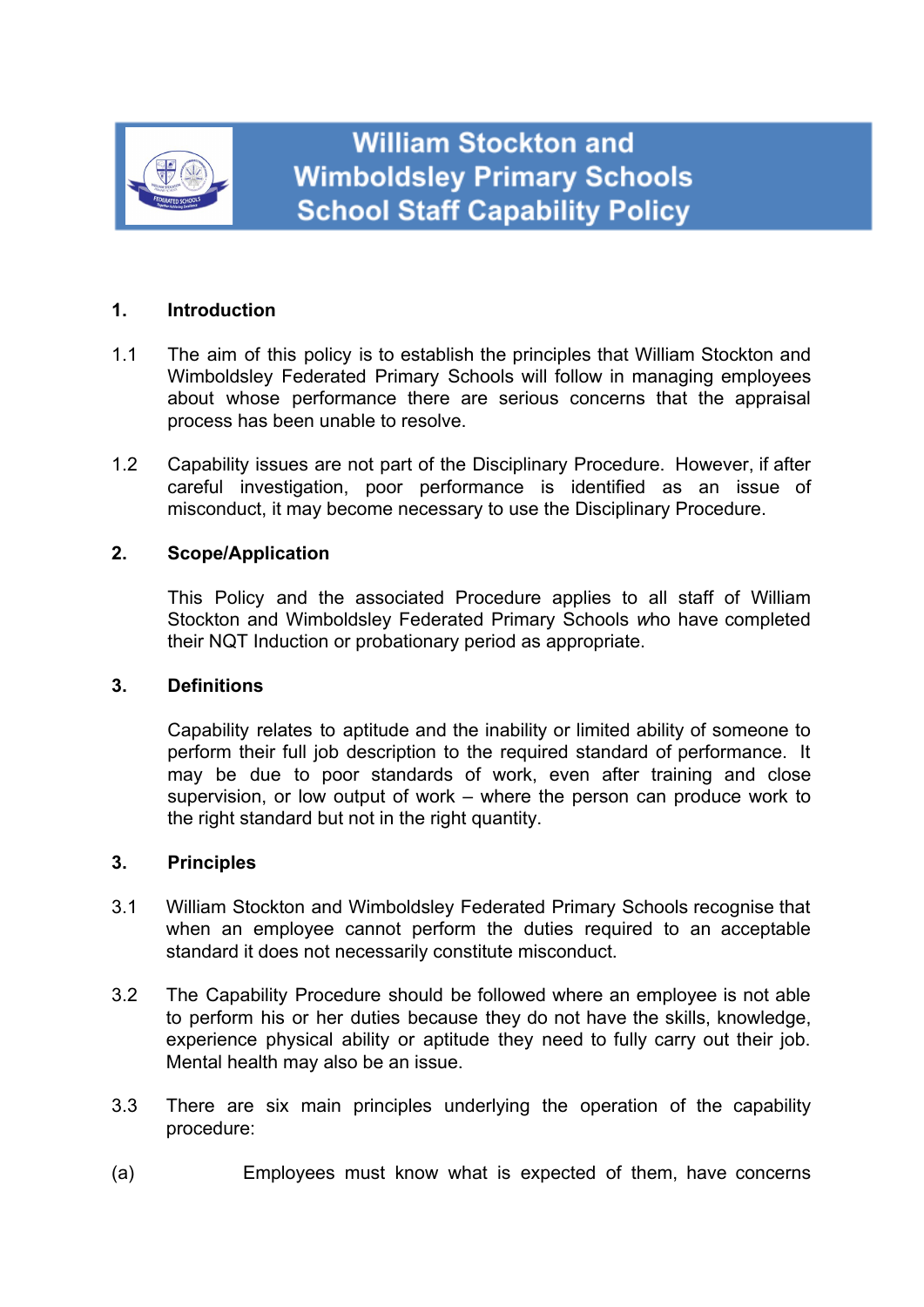raised as

they occur be given help, advice and the opportunity and time to improve their performance.

- (b) To enable, wherever possible, the employee with a capability problem to perform satisfactorily in the contractual job.
- (c) To confirm that the responsibility for resolving capability situations rests with the Head teacher/manager and governors who may wish to take HR and/or Occupational Health advice.
- (d) To ensure that capability difficulties are dealt with efficiently, within agreed time periods and with clear outcomes specified at all stages.
- (e) To recognise that whilst every effort will be made to help an individual with a capability problem, the school cannot guarantee to maintain employment.

### **4. Policy**

- 4.1 The Executive Headteacher / Headteacher / Senior Leadership Team and Governors will support employees of the school to reach the required level of performance.
- 4.2 The Capability Procedure will be followed by the Executive Headteacher / Headteacher / Senior Leadership Team and Governors to assist in the identification and investigation of a possible cause of incapability and where necessary in the drawing up of an action plan. The employee should fully understand the process and that if there is no improvement further action will be taken.
- 4.3 A consistent approach will be applied across the school, promoting fairness and equity throughout.
- 4.4 A decision to dismiss someone will be taken only after a full and proper process has been followed with proper safeguards to the individual.
- 4.5 Capability issues will normally be resolved within a term.
- 4.6 It is the Executive Headteacher / Headteacher / Senior Leadership Team and Governors' responsibility to set appropriate performance standards for all employees. National standards for teachers and head teachers and standards set by other relevant professional organisations will form part of the standards for these groups of staff.
- 4.7 It is the head teacher/manager and governor's responsibility to ensure that employees are aware of their required performance level. Appraisal reviews will be used to help to clarify and quantify performance outcomes.